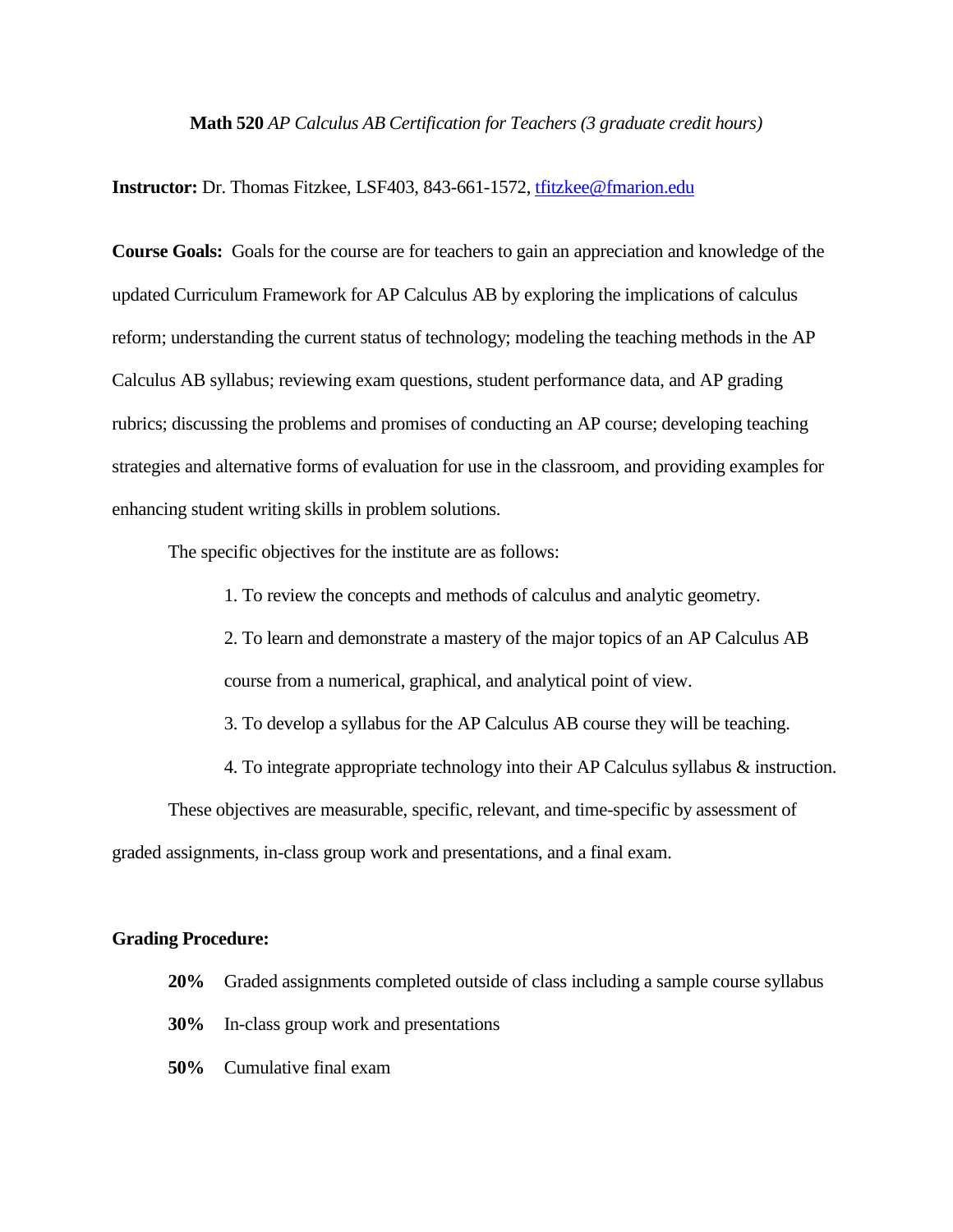## **Tentative Schedule:**

Pre-institute Preparation. Review of pre-calculus topics that need to be mastered: Domain and range of polynomials, absolute value functions, trigonometric functions, exponential and logarithmic functions, and the inverse trigonometric functions, even and odd functions, reflections and translations, compositions of function, limits of functions (both definition and evaluation), definition of continuity, and problems involving continuity.

Day 1: Review of differentiation properties, definition of the derivative, differentiation rules, L'Hopital's rule, implicit differentiation, higher-order derivatives, tangent line and normal line problems, maximum and minimum values, points of inflection, increasing, decreasing, concavity, and graphing.

Day 2: Continued discussion of graphing, asymptotes, introduction to particle motion, extrema problems, and differentials.

Day 3: Related rates, introduction to antiderivatives and the definite integral, integration by inspection, Fundamental Theorem, and U-substitution.

Day 4: Continued discussion of integration techniques, integration by parts, average-values, area problems, and more particle motion - particularly acceleration, velocity, position, and total distance. Day 5: Volumes of solids of revolution, elementary differential equations, practice tests on freeresponse questions, and integral derivation of logarithm function and exponential function. Flip Teaching weekend: Participants will be assigned any remaining material to review before class resumes on Monday. This method will allow the remaining institute days to be devoted to individual and group study.

Day 6: Practice tests, more work on integration techniques, special integrals, numeric integration, and topics of interest or concern.